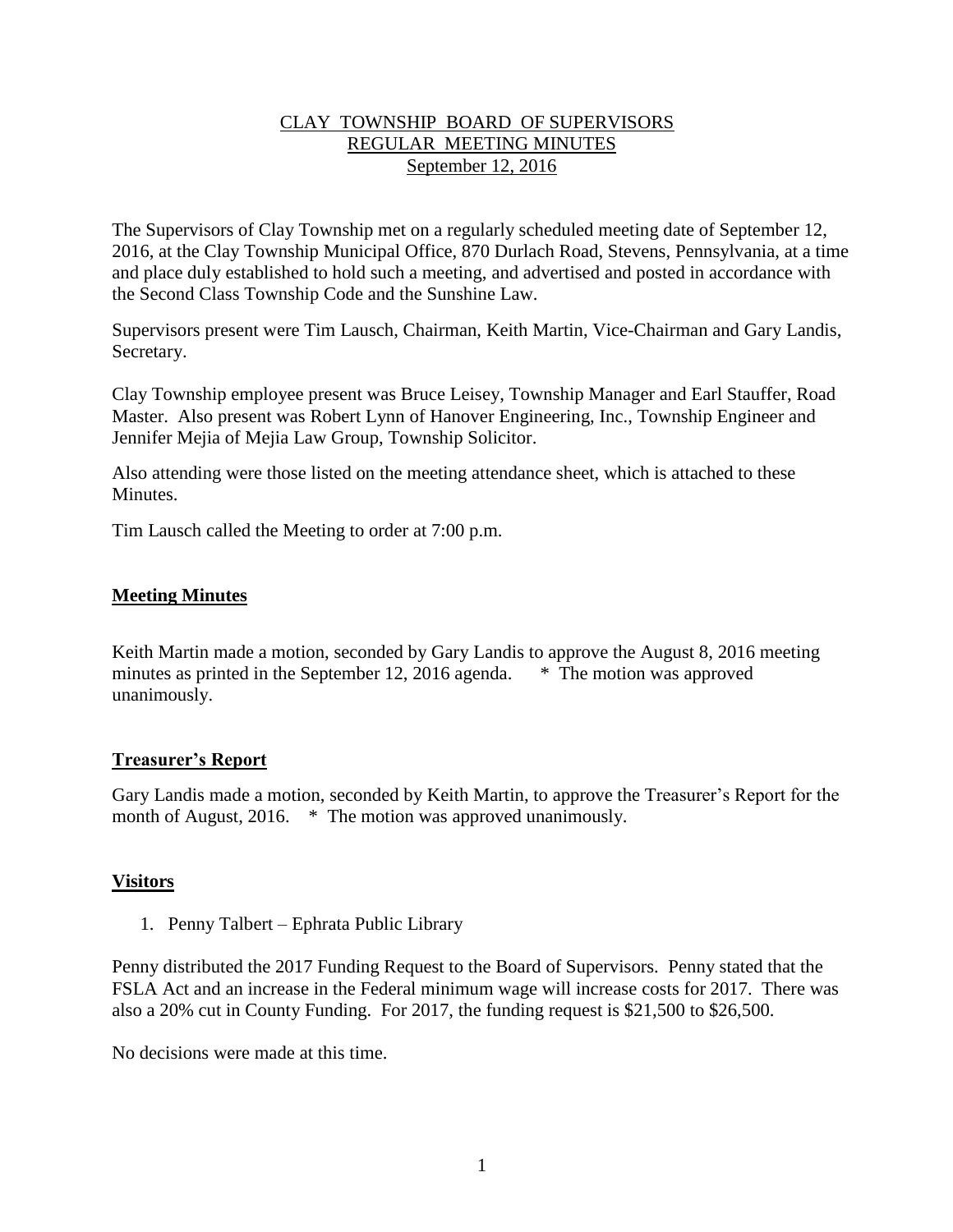2. Vicki Stoltzfus, 413 Flaxen Lane; Fred Thomas, 521 Foggy Bottom Road; David Martin 502 Foggy Bottom Road; Dorothy and Gary Craven; David Golias, 404 Flaxen Lane; Justine Groth, 402 Flaxen Lane and Nancy Craven, 415 Flaxen Lane

Jennifer Mejia reviewed the Wildflower Pond talking points that was sent in the mail to the attendees of the August 8, 2016 meeting.

Joe Stoltzfus, 413 Flaxen Lane – Mr. Stoltzfus stated that in 2005 when he moved in, he asked the realtor about his concerns with the condition of the sidewalks and the realtor stated that the Township and Developer were aware of the problem and will get it fixed. In 2006, Mr. Stoltzfus became totally disabled. Bruce and Bob met with Joe regarding the issues of handicap accessibility. Mr. Stoltzfus stated that everyone knows the sidewalks are not ADA complaint, but no one wants to fix them. Mr. Stoltzfus has contacted ADA and ACLU which stated there is no issue. Mr. Stoltzfus said that this is discrimination, there is no safe pathway to mail box. Mr. Stoltzfus feels the sidewalks are ridiculous and asked the Township to make the streets one way to solve the problem.

Dorothy, Gary and Nancy Craven – Mr. Craven also stated that he uses a walker and cannot go down his driveway to go to his Daughters home 1 house down. They feel somebody should have known the sidewalks are not ADA compliant. There is a note on their deed regarding the HOA but were told at settlement that association fees would be received in the future.

Gary Craven stated that nobody told him he was responsible for the stormwater basin.

Jennifer Mejia stated that the HOA does deal with stormwater and maintenance of the facilities and that is quite common in Lancaster County. The sidewalks are not included in the scope of HOA responsibilities in the Wildflower documents. Owners are responsible for maintenance and cleaning of sidewalks in front of each residence.

Nancy Craven stated that her Father Gary cannot ride wheelchair or scooter across driveway slopes.

Fred Thomas thanked the Township for the letter provided. He is aware that the issues cannot be fixed totally but we need to come to a resolution.

David Golias asked if the Developer met the existing Township regulations when he installed the sidewalks.

Bob Lynn stated that he does not know but will research the answer.

David Golias stated that the driveway slopes exceed current regulations at 8.3% and asked what were the specifications in 1999. He asked why should homeowners make any suggestions on how to remedy the problem because they are not engineers.

Gary Landis stated that Joe Stoltzfus' idea of one way streets with ROW as walk way and get rid of sidewalks is a creative concept.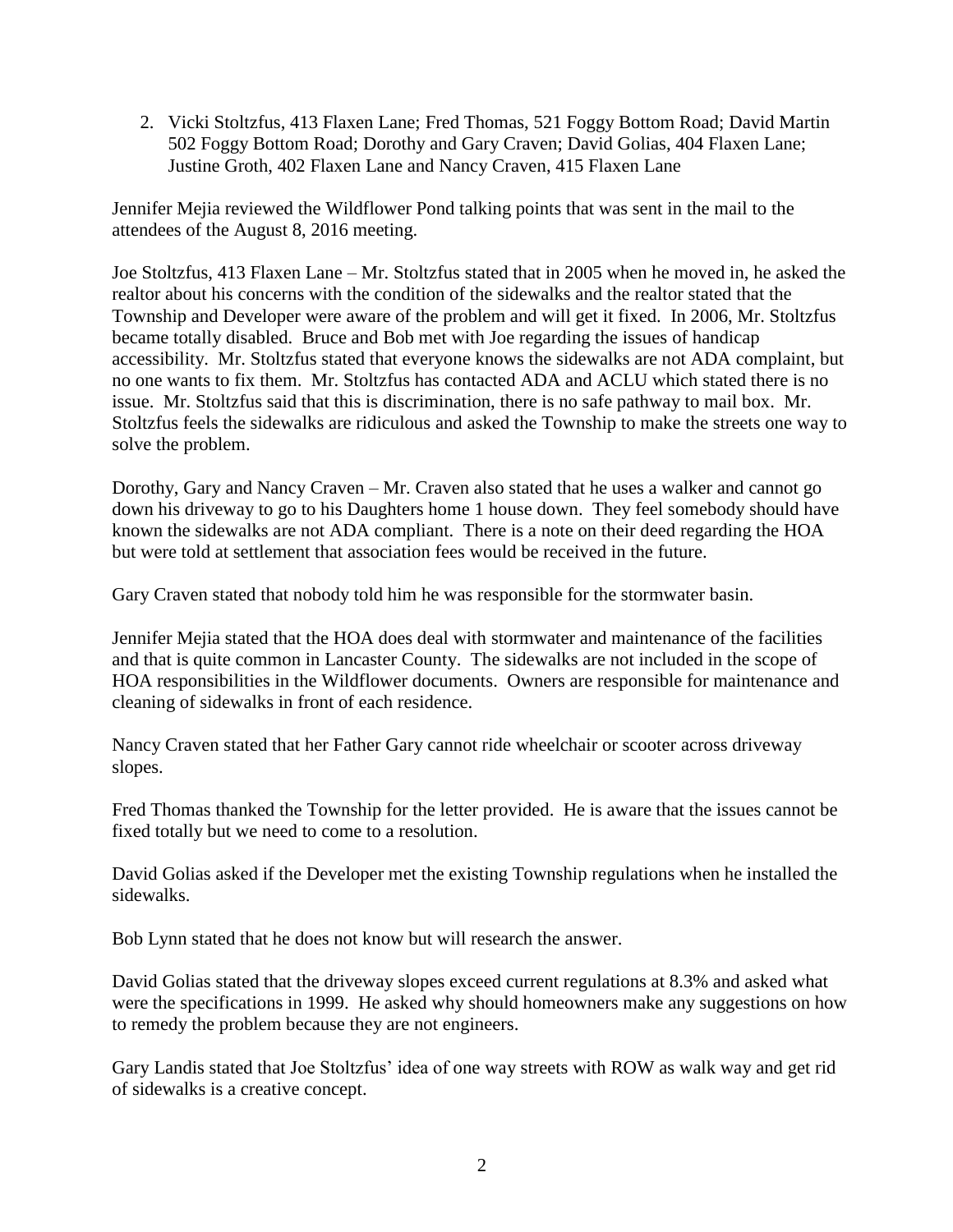Dorothy Craven stated that they lived in the Brick Yard before moving to Wildflower Pond and they had no problems there.

Gary Landis noted that he was upset about notice not being sent out to all residents of Wildflower Pond.

Keith Martin stated that there was discussion about sending notice to all residents at the July 11, 2016 meeting but after more discussion at that meeting it was, in his opinion, agreed to only send to residents at the meeting.

There did appear to be some confusion on who the letter should have been sent to.

No other decisions were made at this time.

# **Engineer's Report**

1. Old Lincoln Property

Elite Coach (Old Lincoln Properties, LLC) is requesting a deferral from Clay Township of the planning requirements as stated in the Clay Township SALDO. The applicant is purchasing a 2.2 acre tract from John F. Martin & Sons (Lincoln Mall) to be added to the property currently owned by Elite Coach. No construction is being proposed in the small area of the property that is located in Clay Township, the majority of the tract is in Ephrata Township.

Keith Martin made a motion, seconded by Gary Landis to approve deferral of plan review to Ephrata Township. \* The motion was unanimously approved.

2. Jay Zimmerman – Escrow Release Request

Bob Lynn reviewed with the Board of Supervisors the escrow release request.

Gary Landis made a motion, seconded by Keith Martin to approve the escrow release request in the amount of \$52,898.12, leaving a balance of \$5,386.29. \* The motion was unanimously approved.

3. Lincoln Garden School – Storm Water Management Plan

This item was tabled at this time till further information can be obtained.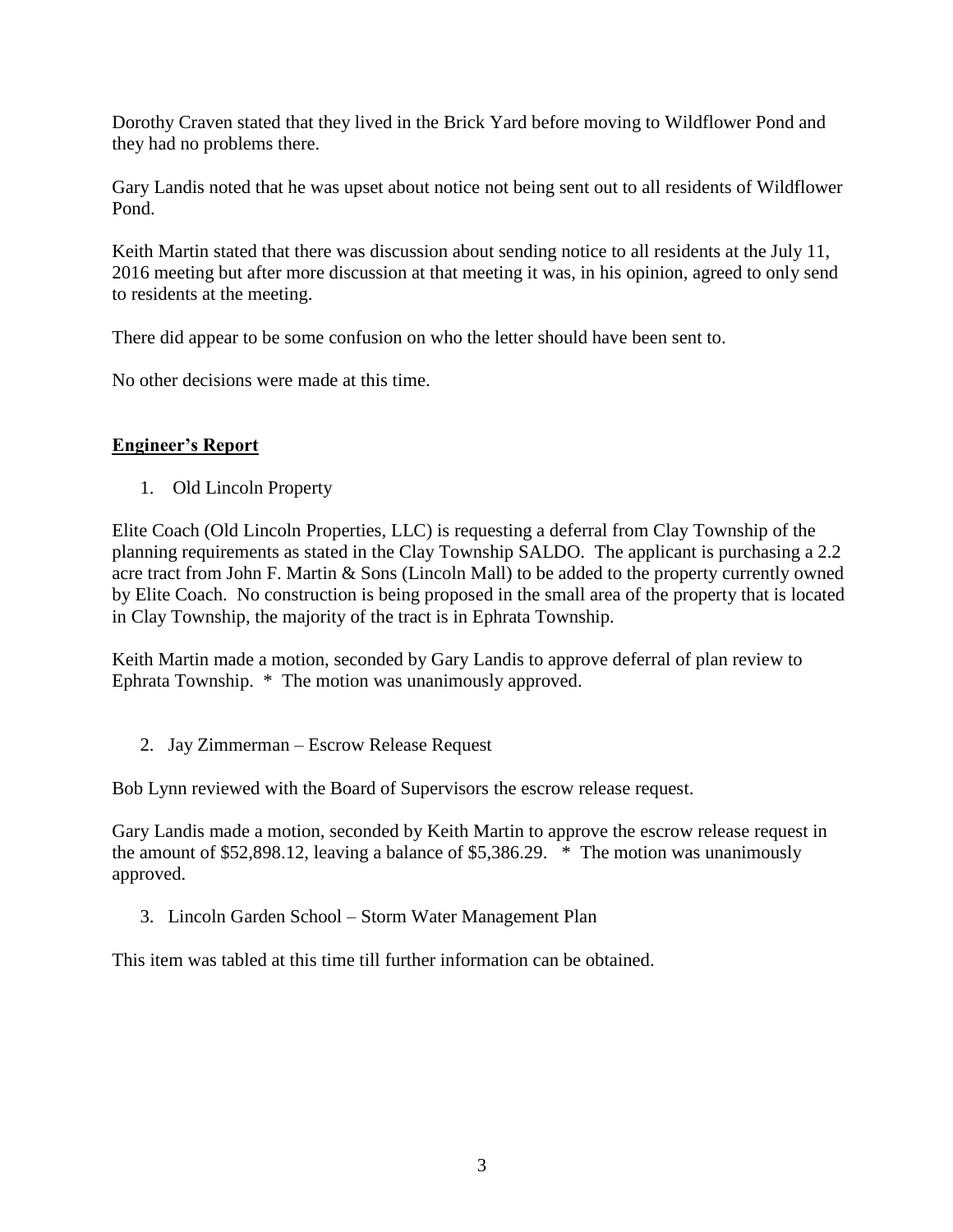# **New Business**

1. Fox Meadows Creamery – Amended Sanitary Sewage Holding Tank Maintenance Agreement

Fox Meadows Creamery is requesting permission to add lunch services utilizing disposable plates and utensils. The creamery will utilize a commercial dishwasher to clean food preparation equipment, pots and pans. This amended agreement incorporates the provisions of the previous agreement and includes additional provisions related to the new lunch service being requested.

Keith Martin made a motion, seconded by Gary Landis to approve and execute the Amended Sanitary Sewage Holding Tank Maintenance Agreement for Fox Meadows Creamery. \* The motion was approved unanimously.

# 2. Approve Lawn Maintenance Agreement

Bruce Leisey reviewed with the Board of Supervisors the proposals received for fall lawn maintenance.

Gary Landis made a motion, seconded by Keith Martin to contract with Tomlinson Bomberger or equal lawn care firm with lowest cost not to exceed \$3,607. \* The motion was approved unanimously.

## 3. Award Bid to Sell 1999 F-550 Dump Truck

After discussion, Keith Martin made a motion, seconded by Gary Landis to award bid of \$21,600 to William Haywood of Pittsburg, PA for purchase of the 1999 Ford F-550 dump truck as advertised for sale through Municibid. \* The motion was approved unanimously.

# 4. EAJA

Gary Landis informed the Board of Supervisors that EAJA installed an automatic water line flusher and connected it to the Lincoln Garden Apartments stormwater infiltration bed. The amount of water flushed through the line damaged the infiltration bed. EAJA will have the flushed disconnected within the next 30 days.

## 5. Execute Chapter 105

Keith Martin made a motion, seconded by Gary Landis to authorize Bruce Leisey to execute the Chapter 105 documents on behalf of the Township related to Lime Rock Road bridge repairs. \* The motion was approved unanimously.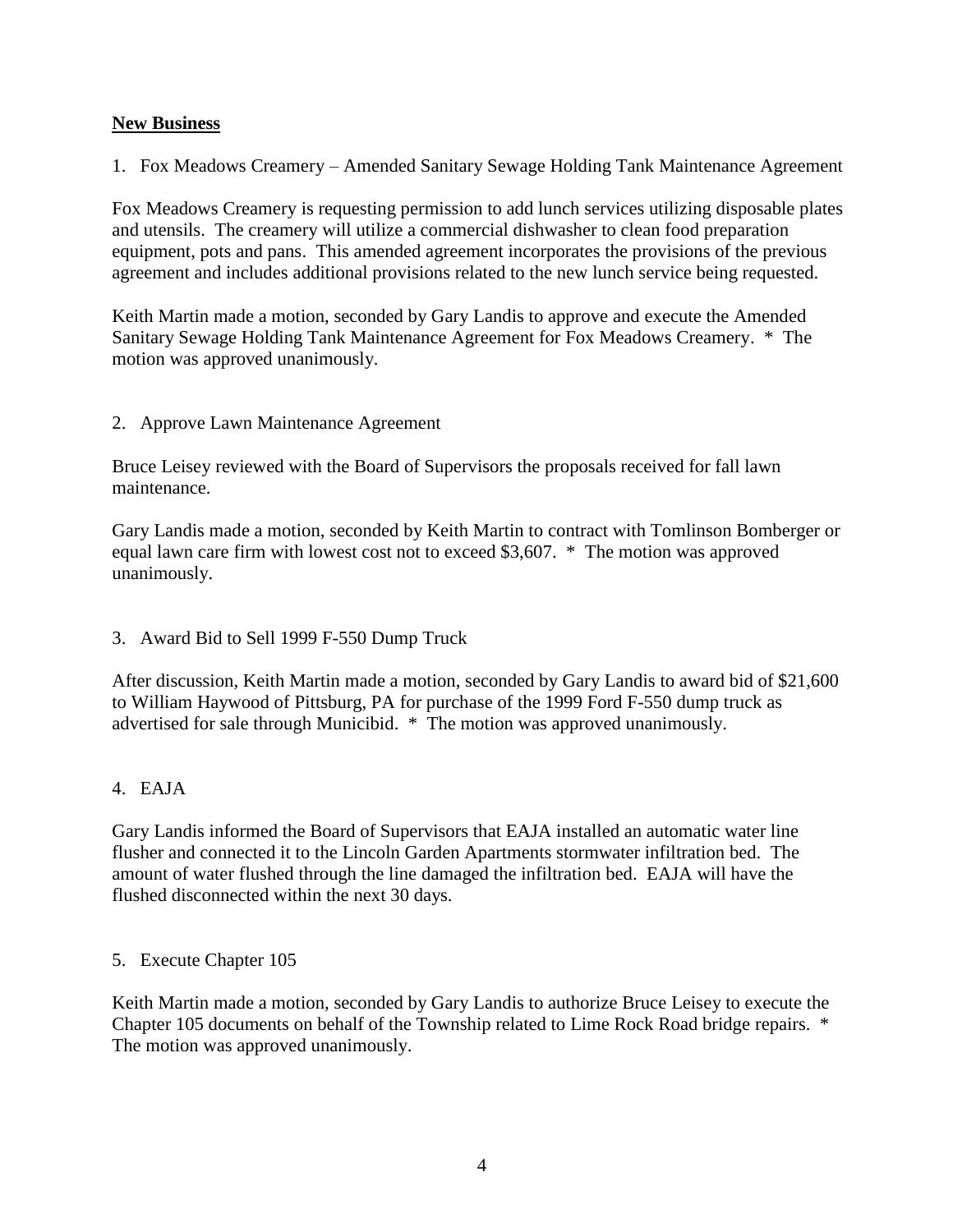#### **Executive Session**

Gary Landis made a motion, seconded by Keith Martin to enter into Executive Session at 10:00 PM to discussion a Real Estate Transaction and Litigation Matters. \* The motion was unanimously approved.

Gary Landis made a motion, seconded by Keith Martin to exit Executive Session at 10:40 PM. \* The motion was unanimously approved.

There was discussion on extending sewer to residents along Rt 322 between Clay School Road and Clearview Road. The Board of Supervisors authorized Jennifer Mejia and Bruce Leisey to meet with Representatives from the Ephrata Borough regarding the matter.

## **Bills to be Paid**

#### General Fund

Keith Martin made a motion, seconded by Gary Landis, to approve the General Fund bills totaling \$25,487.00 for the month of August. \* The motion was approved unanimously.

#### Rec Fund

Keith Martin made a motion, seconded by Gary Landis, to approve the Recreation Fund bills totaling \$3,888.58 for the month of August. \* The motion was approved unanimously.

#### Sewer Fund

Keith Martin made a motion, seconded by Gary Landis, to approve the Sewer Fund bills totaling \$6,793.18 for the month of August. \* The motion was approved unanimously.

## **Reports for the Month**

- 1. Chief of Police / Police Department
- 2. Fire Companies / Ambulance
- 3. Planning Commission Minutes
- 4. Engineer's Report
- 5. Manager's Report
- 6. Road Master's Report